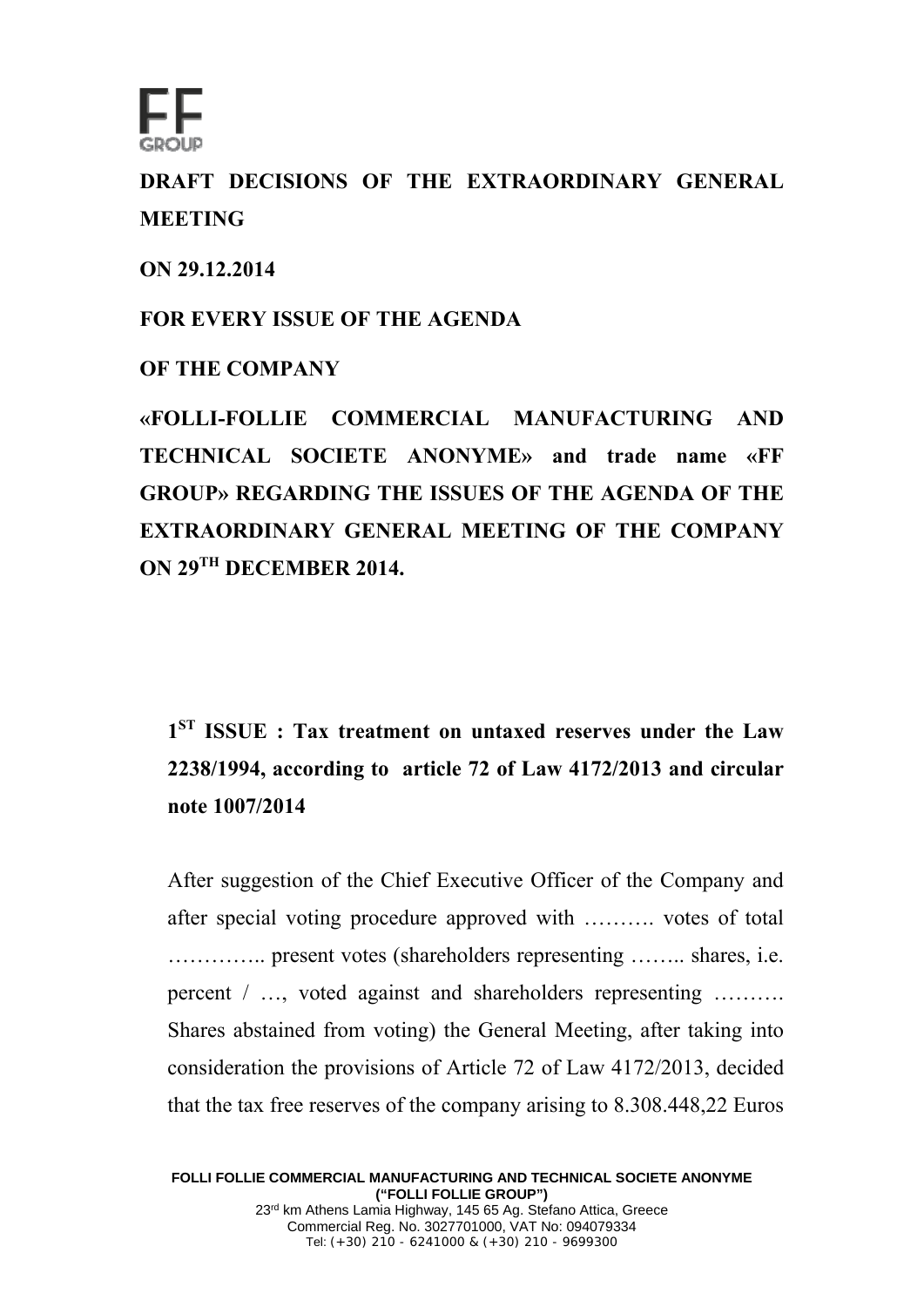

to be subject to the independent taxation (i.e. special taxation entailing extinction of tax liability) at the advantageous rate of 19%,

{the implementation of this Decision, namely the choice between the two possibilities given by law namely distribution or capitalization, will be decided on 29-12-2014 by the General Meeting.}

## **2nd ISSUE: Re-approval of the regular and substitute Chartered Accountant and Accounting Firm which were appointed by the Annual General Meeting of June 20, 2014**

The Chief Executive Officer of the Company, Mr. Georgios Koutsolioutsos, informed the shareholders that the unanimously elected from the General Meeting of 20<sup>th</sup> June 2014, Messrs. Chrysoula Tsakalogianni daughter of Georgios Α.Μ. Σ.Ο.Ε.Λ. 23811 as Regular Certified Auditor and Georgios Varthalitis son of Ioannis Α.Μ. Σ.Ο.Ε.Λ. 10251 as Alternate Certified Auditor, today are members of the audit company under the name «Baker Tilly Greece – V.N.T. Auditing S.A.».

After suggestion of the Chief Executive Officer of the Company, the General Meeting, after special voting procedure, decided by a majority of ………… % i.e. ……….. votes of total ............ present votes (shareholders representing ……… shares, i.e. percent / …… voted against and shareholders representing ………. Shares abstained from voting) the reapproval of those designated by the Annual General Meeting of the 20<sup>th</sup> June 2014 Chartered Accountants, i.e. Mrs. Chrysoula Tsakalogianni daughter of Georgios Α.Μ. Σ.Ο.Ε.Λ. 23811

**FOLLI FOLLIE COMMERCIAL MANUFACTURING AND TECHNICAL SOCIETE ANONYME ("FOLLI FOLLIE GROUP")** 

23<sup>rd</sup> km Athens Lamia Highway, 145 65 Ag. Stefano Attica, Greece Commercial Reg. No. 3027701000, VAT No: 094079334 Tel: (+30) 210 - 6241000 & (+30) 210 - 9699300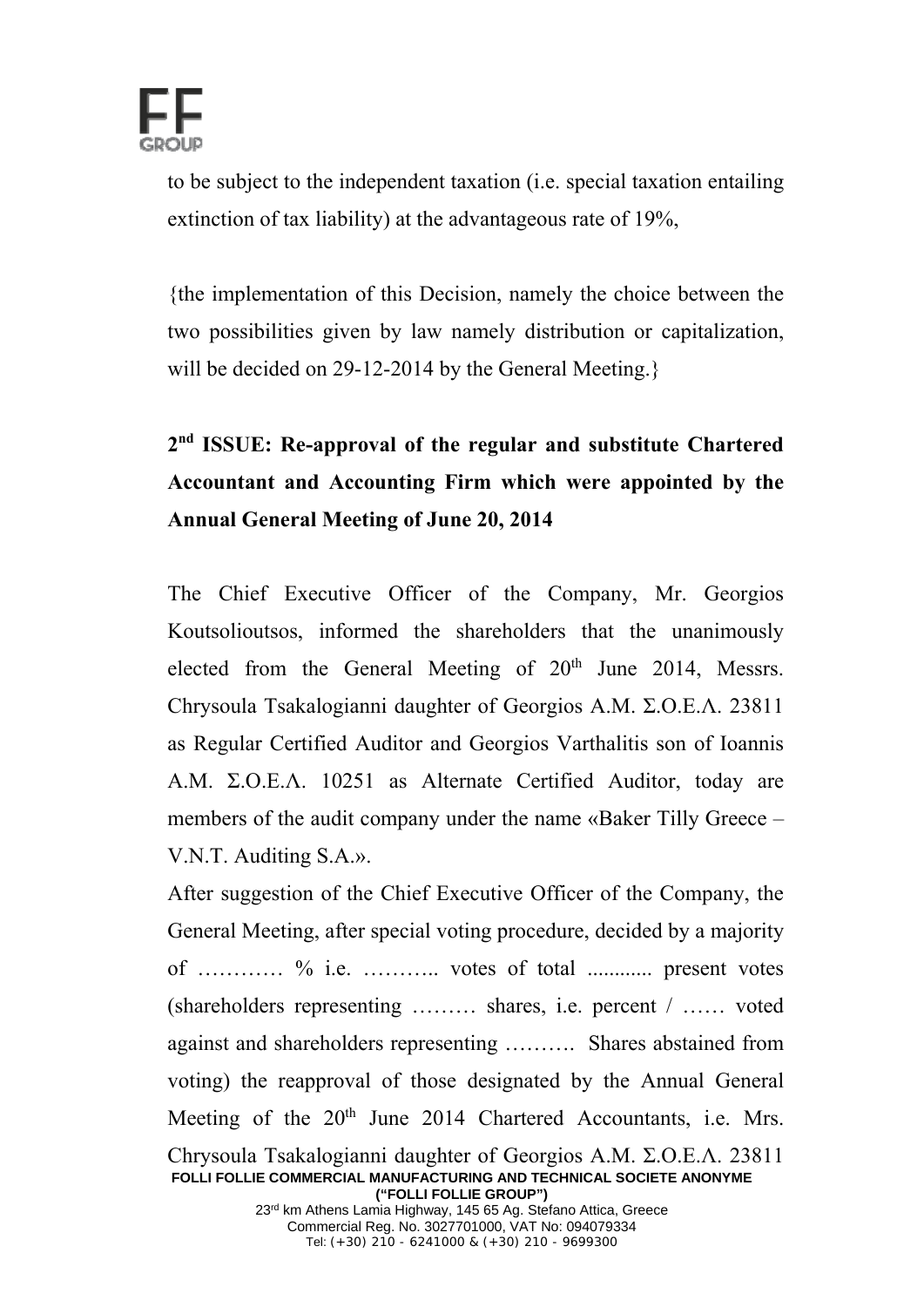

as Regular Certified Auditor and Mr. Georgios Varthalitis son of Ioannis Α.Μ. Σ.Ο.Ε.Λ. 10251 as Alternate Certified Auditor, who are both members of the of the audit company «Baker Tilly Greece – V.N.T. Auditing S.A.», as well as the election of the above mentioned company as audit company.

**3rd ISSUE : Approval of provision of guarantees, facilities (including share capital increases) in favour of affiliated companies of the group according to article 42 e par. 5 of cl 2190/1920 and authorization to the Board of Directors for the materialization of the said decision.** 

The Chief Executive Officer of the Company, Mr. Georgios Koutsolioutsos, reports to the General Meeting that it is appropriate to be approved the provision of guarantee for the financing of our subsidiary in Romania up to the amount of ...................... and generally to be authorized to provide guarantees and liquidity facilities to subsidiaries of the group, which may be required in the future, including participation in the share capital increases that may be carried by such subsidiaries ..

After interactive discussion, the General Meeting approved by a percentage ....%, i.e. ............. votes on total of ............ .. present votes (shareholders representing ............. shares, ie .........% voted against) the provision of guarantees and liquidity facilities of the Company and realization of increase of share capital of the subsidiary companies according to §5 of article 42 of L.2190 / 1920, when this is considered urgent and necessary and, in particular, the provision of guarantee by the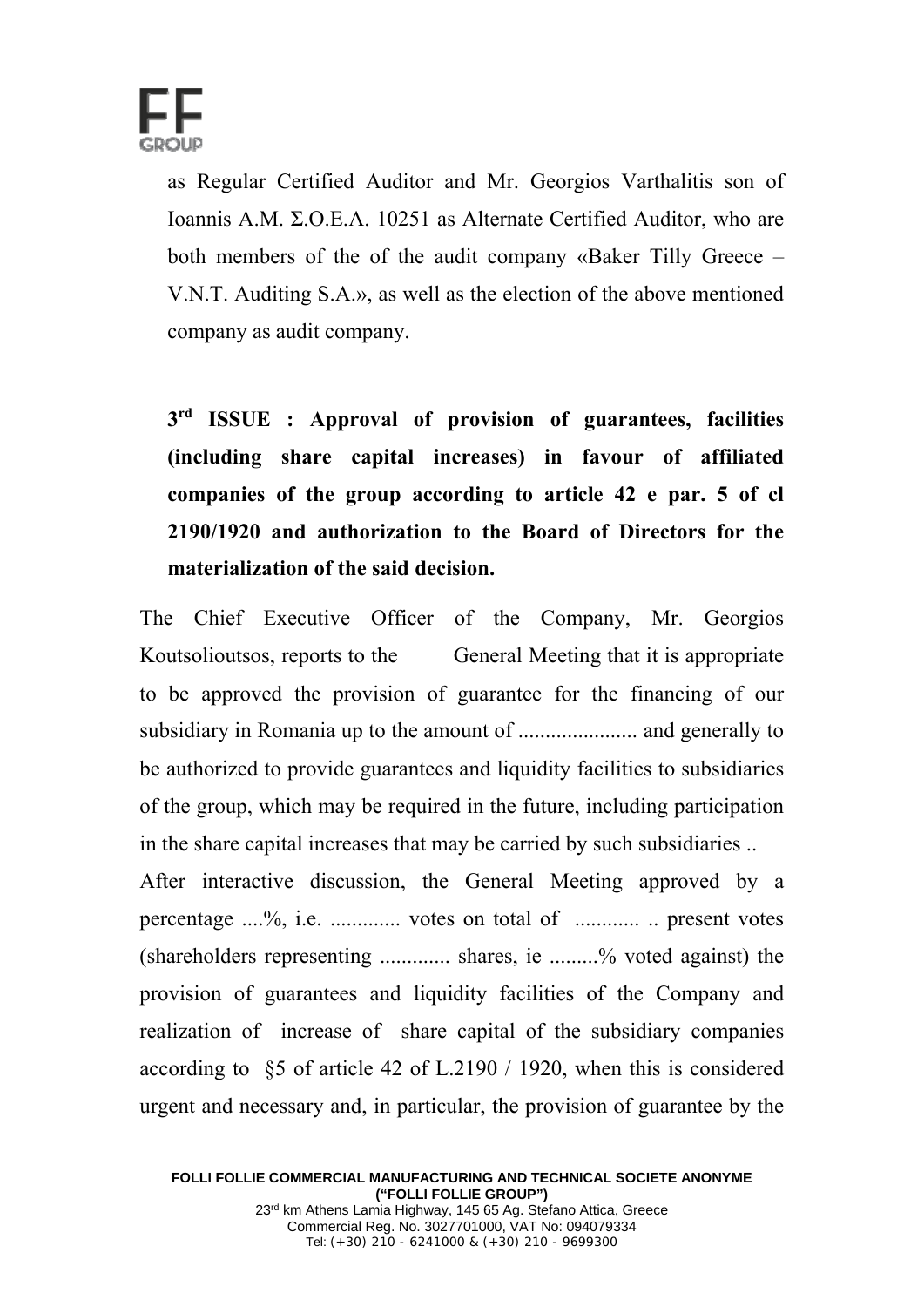

Company to secure the loan in the amount of Euro ......... taken by our subsidiary in Romania under the name FF GROUP ROMANIA.

## **4th ISSUE : Modification of article 13 οf the company's Articles of Incorporation**

The Chief Executive Officer of the Company, Mr. Georgios Koutsolioutsos, reports in the General Meeting that it is considered appropriate the modification of article 13 of the company's Articles of Association so that it is added to the responsibilities of the CEO the representation of the company before the criminal courts.

After interactive discussion, the General Meeting approved by a percentage ....%, i.e. ............. votes on total of ............ .. present votes (shareholders representing ............. shares, ie .........% voted against) the modification of article 13 of the articles of association by adding  $\delta$  i into §3 of article 13. Accordingly Article 13 is replaced as follows :

## **Article 13**

## **Chief Executive Officer**

1. The Company's CEO is the supreme execution body of the Board of Directors resolutions, specifies its resolutions and the commercial and financial policy of the Company and exercises its administration and management within the framework of the relevant laws and resolutions of the Board of Directors. The Board

**FOLLI FOLLIE COMMERCIAL MANUFACTURING AND TECHNICAL SOCIETE ANONYME ("FOLLI FOLLIE GROUP")**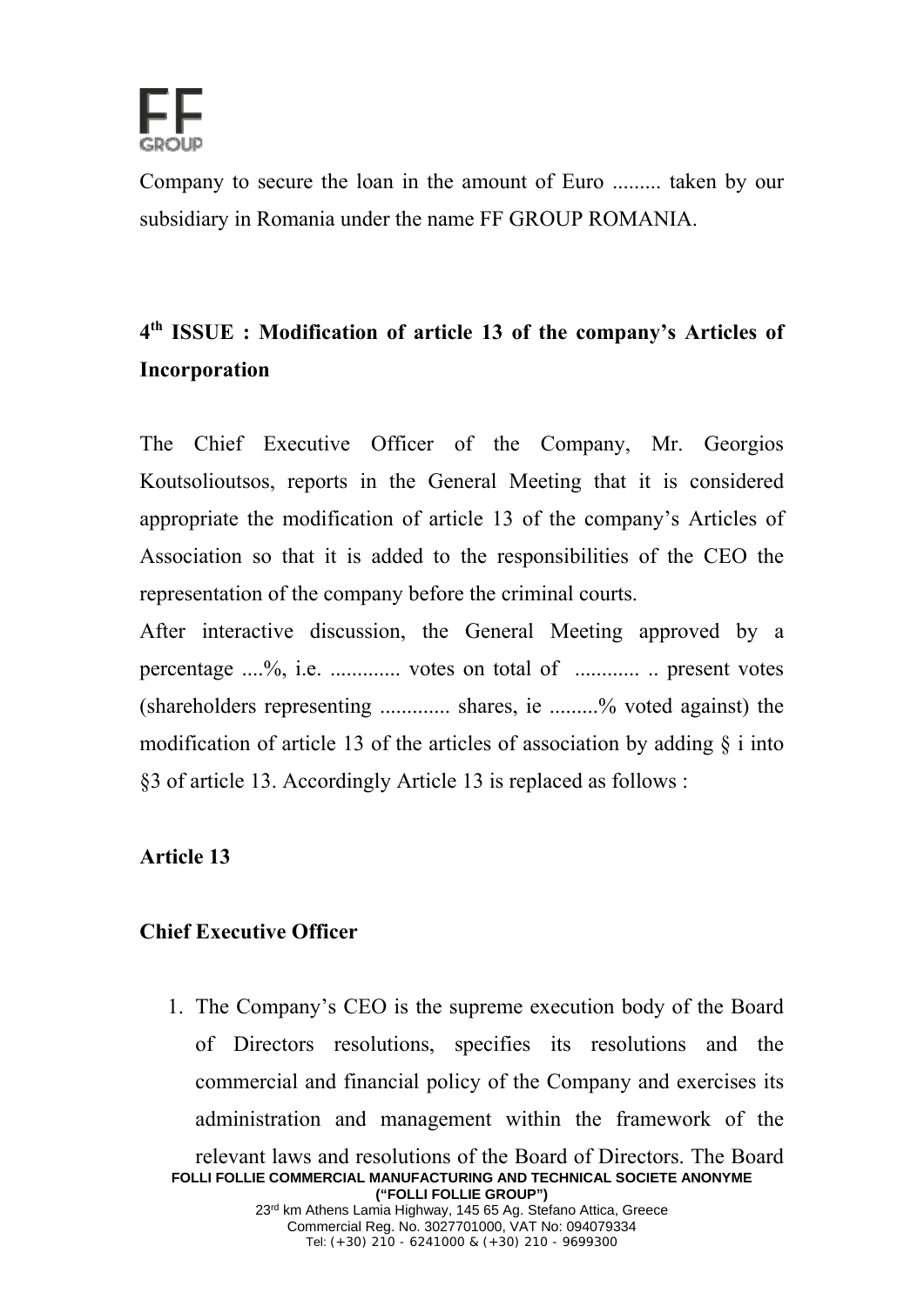

of Directors is subject to supervision by the Board of Directors and has the authority to take the current business decision according to the Articles and the specific authorisations of the Board of Directors. The Board of Directors, by resolution taken by absolute majority, may substitute the CEO. In case of substitution, death, resign of the CEO, appointment of the new CEO shall be made by the Board of Directors by resolution taken by simple majority.

- 2. Further to resolution of the Board of Directors, the CEO represents the Company judicially and out of court.
- 3. The CEO exercises the administration and management of the Company and applies the policy decided by the Board of Directors in all areas. Indicatively, the Board of Directors exercises the following competences:

 a) Presides on all services of the Company, supervises and monitors them and takes the measures at his own discretion for their compliance with the relevant provisions.

 b) Hires and dismisses within the framework of the law any kind of personnel and associate of the Company, including legal and commercial counsels.

 c) Prepares proposals to the Board of Directors in relation to all items of the current administration of the Company which according to article 8 require approval of the Board of Directors.

 d) Defines the organization chart and the internal structure of the Company and appoints Directors in the subsequent Directorates, defines their remuneration and supervises and coordinates their activity.

Tel: (+30) 210 - 6241000 & (+30) 210 - 9699300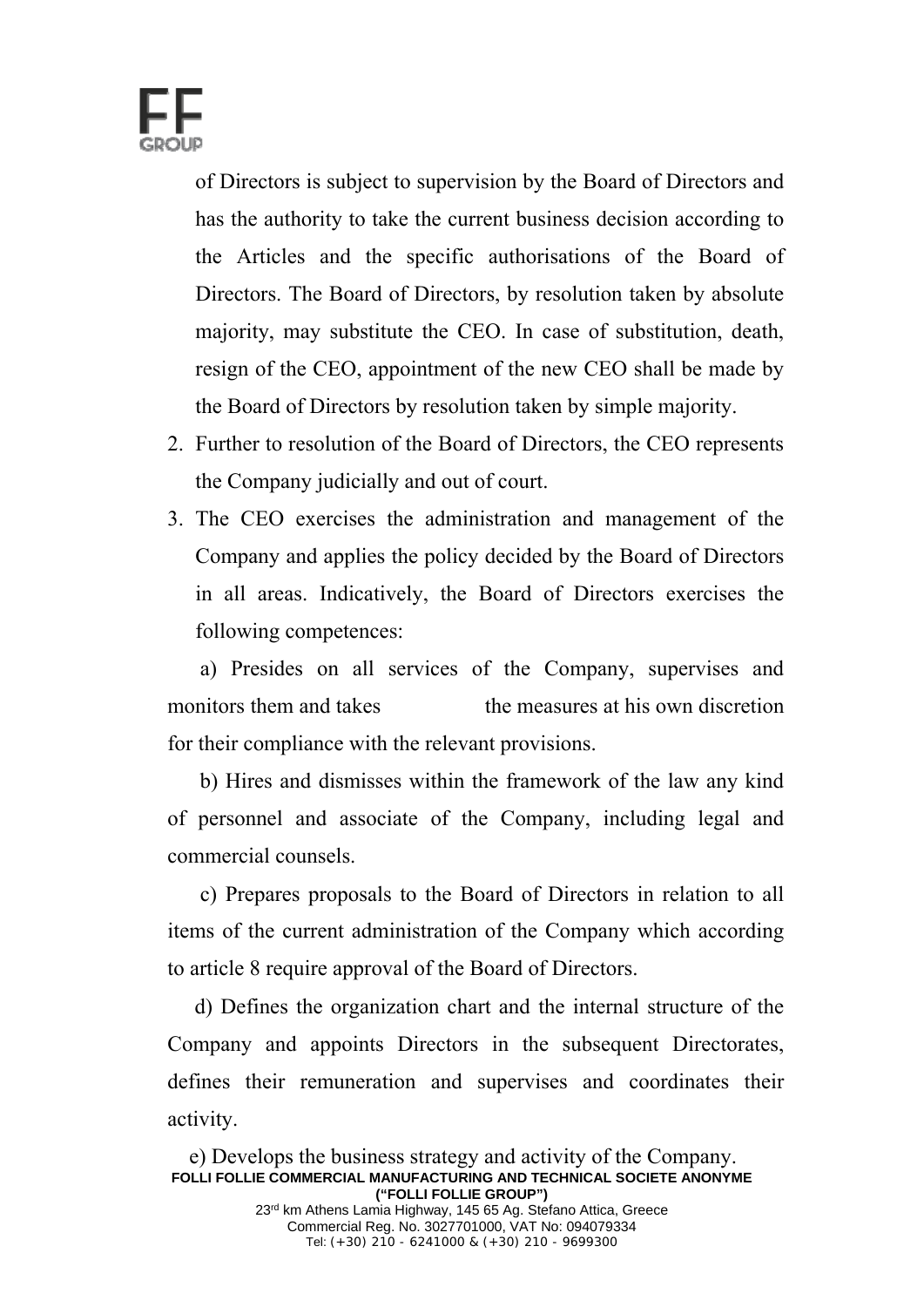

 f) Has the responsibility to draft the annual Budget and Annual and Long-term Business Plan of the Company, submits the above to the Board of Directors for approval and is responsible for their implementation.

 g) Sets the financial goals, including the profits, the expected cash income and outcome flow and the development speed in accordance with the Annual and Long-term Business Plan.

 h) Regularly updates the Board of Directors on the course of the Company's matters by submitting the necessary lists regarding the financials and operation of the Company.

i) He has the authority and power to provide, in accordance with Article 22 par. 3 of Law 2190/1920, to other Board members and any third person, the continuing authorization to represent the Company before the Police and prosecuting Authorities for submitting a complaint and civil claimants statement in the name and on behalf of the Company, authorizing witnesses, and the sub-delegation of third persons (members of the Board or not) to carry out all the above actions.

4. In case that the position of the CEO remains vacant due to absence or impediment, excluding short-term annual and absence leave, the BoD provisionally assigns the duties of such position to a member thereof.

 In addition, the Company's BoD may upon the CEO's proposal assign the exercise of any of the above competences to another Director or General Director of the Company.